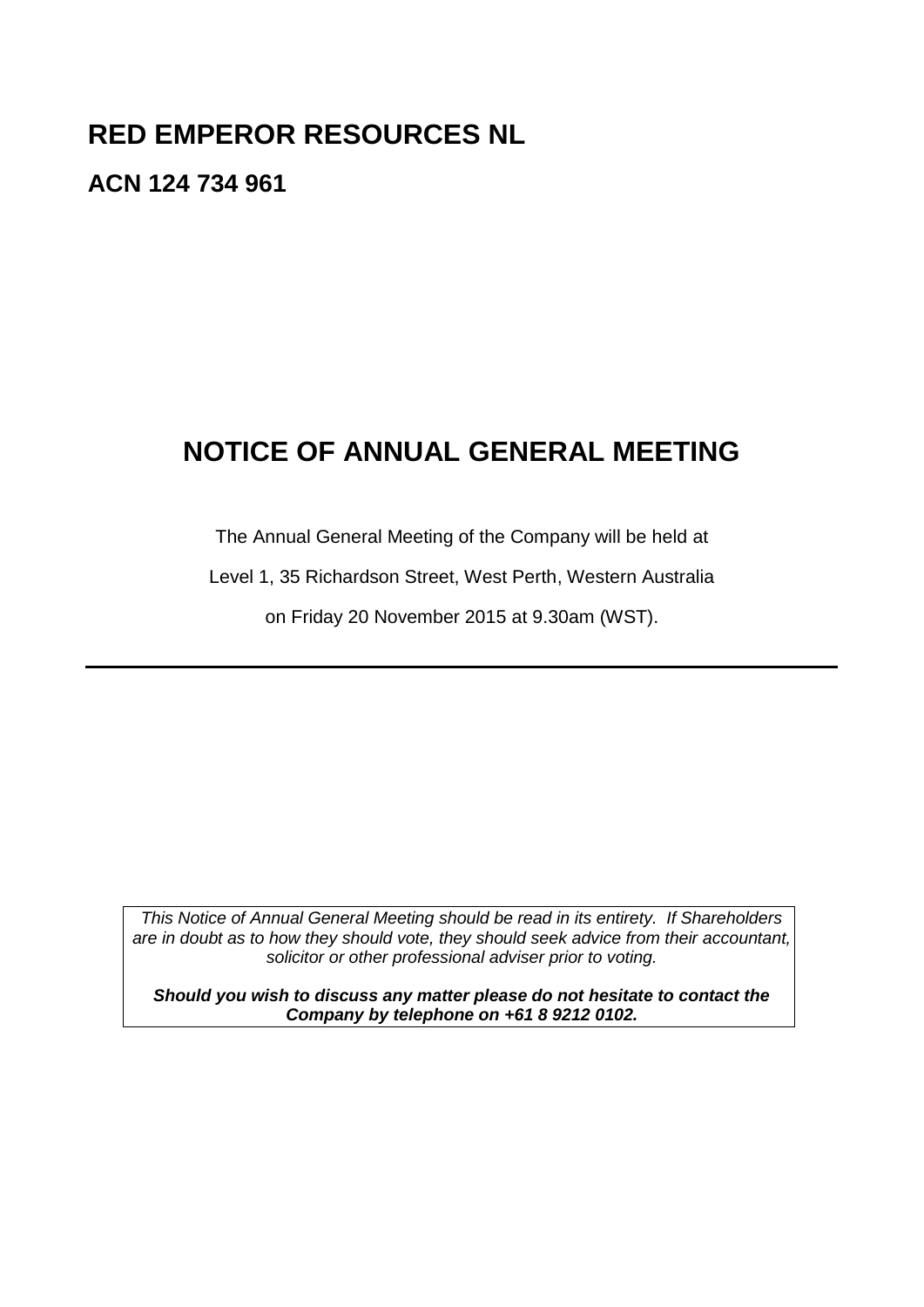# **RED EMPEROR RESOURCES NL**

#### ACN 124 734 961

### **NOTICE OF ANNUAL GENERAL MEETING**

Notice is hereby given that an annual general meeting of Shareholders of Red Emperor Resources NL (**Company**) will be held at Level 1, 35 Richardson Street, West Perth, Western Australia on Friday 20 November 2015 at 9.30am (WST) (**Meeting**).

DI Holders may attend the Meeting but will not be permitted to vote at the Meeting. For their votes to be counted DI Holders must submit their CREST Voting Instruction to the Company's agent by the required cutoff time set out in Section [1.3](#page-4-0) below. Alternatively, DI Holders can vote using the enclosed Form of Instruction as per the instruction set out in Section [1.4](#page-5-0) below.

The Explanatory Memorandum to this Notice provides additional information on matters to be considered at the Meeting. The Explanatory Memorandum and the Proxy Form, or Form of Instruction if you are a DI Holder, form part of this Notice.

The Directors have determined pursuant to regulation 7.11.37 of the Corporations Regulations 2001 (Cth) that the persons eligible to vote at the Meeting are those who are registered as Shareholders on Wednesday 18 November 2015 at 4.00pm (WST).

Terms and abbreviations used in this Notice and Explanatory Memorandum are defined in Schedule 1.

### **AGENDA**

### **1. Annual Report**

To table and consider the Annual Report of the Company and its controlled entities for the year ended 30 June 2015, which includes the Financial Report, the Directors' Report and the Auditor's Report.

### **2. Resolution 1 – Adoption of Remuneration Report**

To consider and, if thought fit, to pass, with or without amendment, the following resolution as an **ordinary resolution**:

*"That for the purpose of section 250R(2) of the Corporations Act and for all other purposes, the 2015 Remuneration Report be adopted by the Shareholders on the terms and conditions in the Explanatory Memorandum."*

**Note:** The vote on Resolution 1 will be an advisory vote of Shareholders only, and will not bind the Directors or the Company.

**Voting Prohibition:** In accordance with section 250R of the Corporations Act, a vote on this Resolution 1 must not be cast (in any capacity) by, or on behalf of:

- (a) a member of the Key Management Personnel whose remuneration details are included in the Remuneration Report; or
- (b) a Closely Related Party of such member.

However, a person described above may cast a vote on Resolution 1 if the vote is not cast on behalf of a person described in subparagraphs (a) or (b) above and either:

- (a) the person does so as a proxy appointed in writing that specifies how the proxy is to vote on Resolution 1; or
- (b) the person is the Chairman voting an undirected proxy which expressly authorises the Chairman to vote the proxy on a resolution connected directly or indirectly with the remuneration of a member of the Key Management Personnel.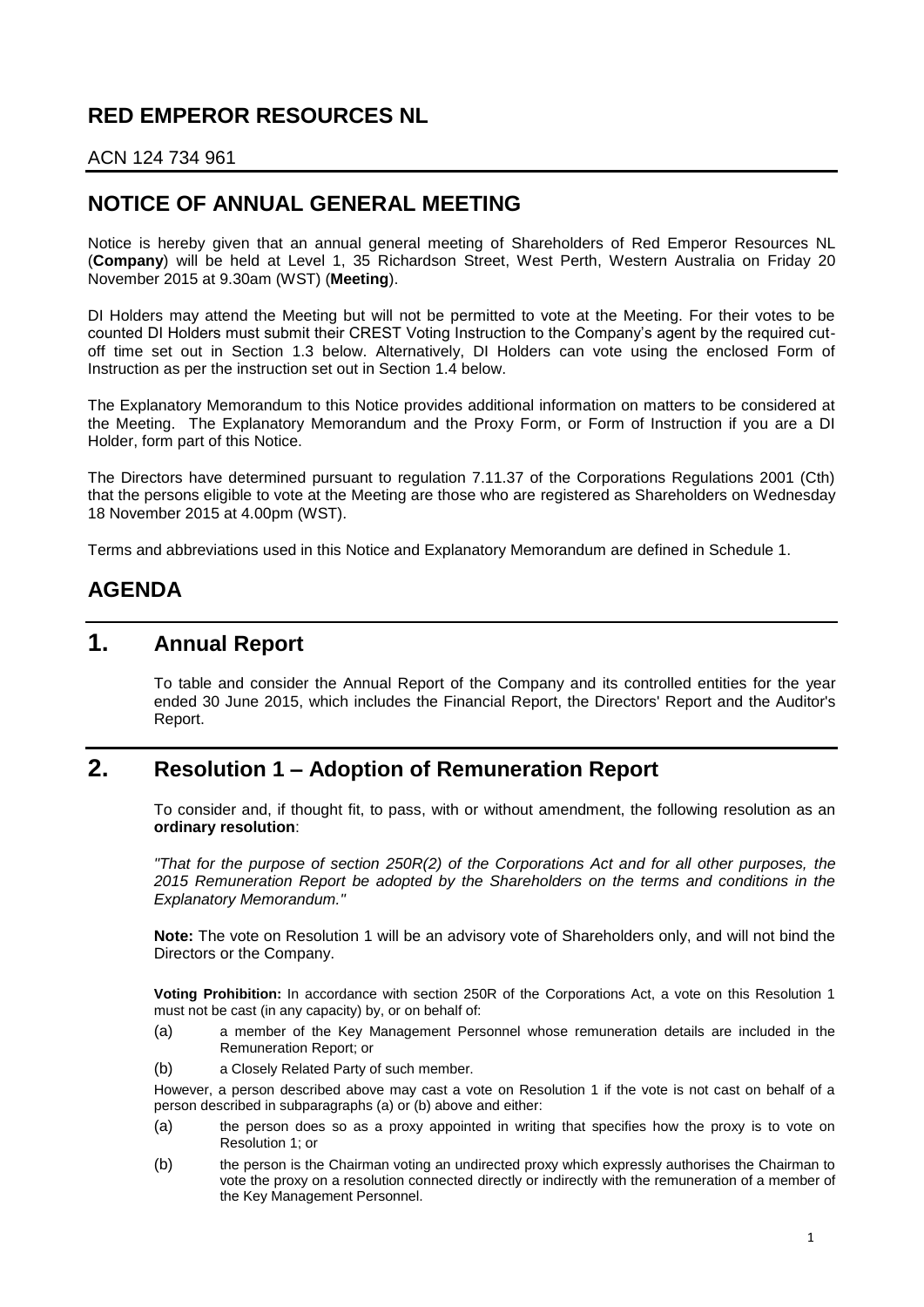# **3. Resolution 2 – Re-election of Director – Mr Jason Bontempo**

To consider and, if thought fit, to pass with or without amendment, the following resolution as an **ordinary resolution**:

*"That Mr Jason Bontempo who retires in accordance with Article 11.3 of the Constitution and, being eligible, offers himself for re-election, be re-elected as a Director."*

### **4. Resolution 3a – Ratification of July Placement Shares**

To consider and, if thought fit, to pass with or without amendment, the following resolution as an **ordinary resolution**:

*"That, for the purposes of Listing Rule 7.4, and for all other purposes, Shareholders approve and ratify the prior issue by the Company of 36,720,722 Shares each at an issue price of \$0.08 on the terms and conditions set out in the Explanatory Memorandum."*

**Voting Exclusion:** The Company will disregard any votes cast on this Resolution by a Placement participant, and any associates of those persons. However, the Company need not disregard a vote if it is cast by a person as a proxy for a person who is entitled to vote, in accordance with the directions on the Proxy Form, or, it is cast by the person chairing the meeting as proxy for a person who is entitled to vote, in accordance with a direction on the Proxy Form to vote as the proxy decides.

### **5. Resolution 3b – Ratification of July Placement Shares**

To consider and, if thought fit, to pass with or without amendment, the following resolution as an **ordinary resolution**:

*"That, for the purposes of Listing Rule 7.4, and for all other purposes, Shareholders approve and ratify the prior issue by the Company of 35,279,278 Shares each at an issue price of \$0.08 on the terms and conditions set out in the Explanatory Memorandum."*

**Voting Exclusion:** The Company will disregard any votes cast on this Resolution by a Placement participant, and any associates of those persons. However, the Company need not disregard a vote if it is cast by a person as a proxy for a person who is entitled to vote, in accordance with the directions on the Proxy Form, or, it is cast by the person chairing the meeting as proxy for a person who is entitled to vote, in accordance with a direction on the Proxy Form to vote as the proxy decides.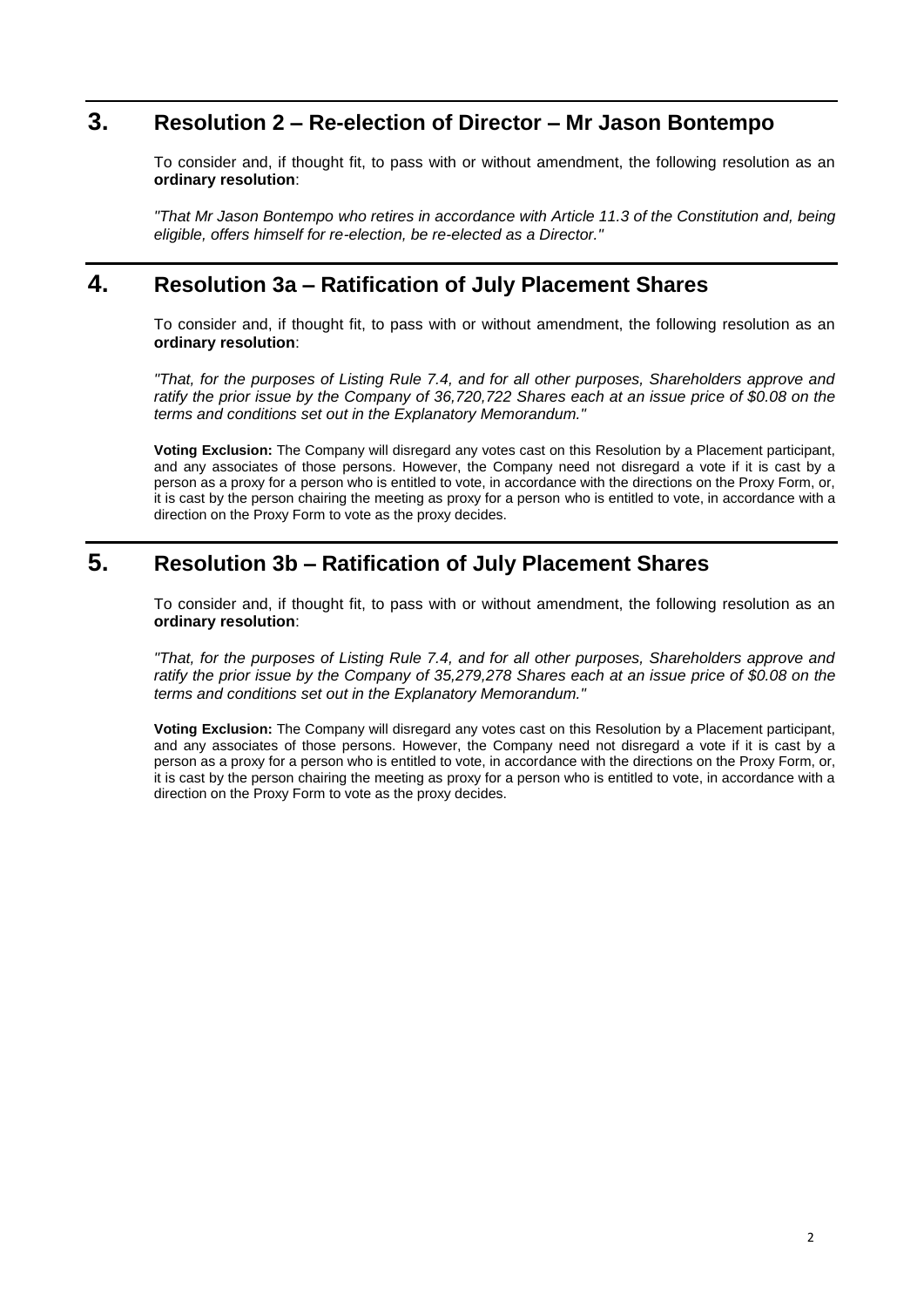# **6. Resolution 4 – Approval of 10% Additional Placement Capacity**

To consider and, if thought fit, to pass with or without amendment, the following resolution as a **special resolution**:

*"That, pursuant to and in accordance with Listing Rule 7.1A and for all other purposes, Shareholders approve the issue a number of Equity Securities up to 10% of the issued capital of the Company (at the time of the issue) calculated in accordance with the formula prescribed in Listing Rule 7.1A.2 and on the terms and conditions in the Explanatory Memorandum."*

**Voting Exclusion:** The Company will disregard any votes cast on this Resolution 4 by a person who may participate in the 10% Additional Placement Capacity issue and a person who might obtain a benefit (except a benefit solely in the capacity of a holder of ordinary securities) if this Resolution is passed, and any associates of those persons. However, the Company need not disregard a vote if it is cast by a person as a proxy for a person who is entitled to vote, in accordance with the directions on the Proxy Form, or, it is cast by the person chairing the meeting as proxy for a person who is entitled to vote, in accordance with a direction on the Proxy Form to vote as the proxy decides.

Dated 14 October 2015

#### **BY ORDER OF THE BOARD**

Aaron Bertolatti **Company Secretary**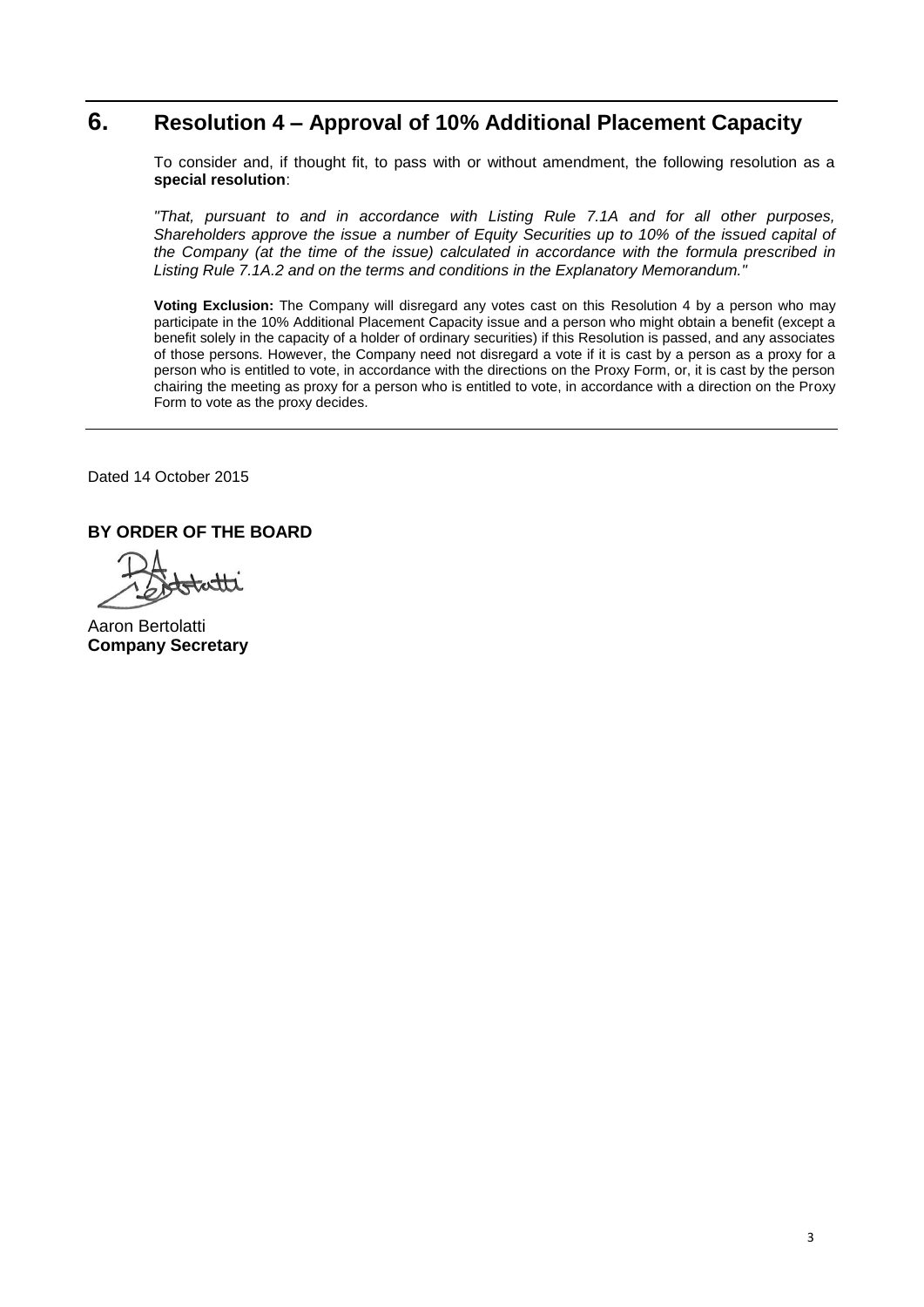### **RED EMPEROR RESOURCES NL**

ACN 124 734 961

### **EXPLANATORY MEMORANDUM**

### **1. Introduction**

#### **1.1 General**

This Explanatory Memorandum has been prepared for the information of Shareholders in connection with the business to be conducted at the Meeting to be held at Level 1, 35 Richardson Street, West Perth, Western Australia on Friday 20 November 2015 at 9.30am (WST). DI Holders are able to attend the Meeting, but may not vote at the Meeting.

This Explanatory Memorandum should be read in conjunction with and forms part of the accompanying Notice. Shareholders should read the Notice and this Explanatory Memorandum carefully before deciding how to vote on the Resolutions.

#### **1.2 Proxies**

A Proxy Form is attached to the Notice. This is to be used by Shareholders if they wish to appoint a representative (a 'proxy') to vote in their place. All Shareholders are invited and encouraged to attend the Meeting or, if they are unable to attend in person, sign and return the Proxy Form to the Company in accordance with the instructions thereon. Lodgment of a Proxy Form will not preclude a Shareholder from attending and voting at the Meeting in person. Please note that:

- (a) a member of the Company entitled to attend and vote at the Meeting is entitled to appoint a proxy;
- (b) a proxy need not be a member of the Company; and
- (c) a member of the Company entitled to cast two or more votes may appoint two proxies and may specify the proportion or number of votes each proxy is appointed to exercise, but where the proportion or number is not specified, each proxy may exercise half of the votes.

The enclosed Proxy Form provides further details on appointing proxies and lodging Proxy Forms.

#### <span id="page-4-0"></span>**1.3 United Kingdom (CREST Voting Instruction)**

DI Holders in CREST may transmit voting instructions by utilising the CREST voting service in accordance with the procedures described in the CREST Manual. CREST personal members or other CREST sponsored members, and those CREST members who have appointed a voting service provider, should refer to their CREST sponsor or voting service provider, who will be able to take appropriate action on their behalf.

In order for instructions made using the CREST voting service to be valid, the appropriate CREST message (a "CREST Voting Instruction") must be properly authenticated in accordance with Euroclear's specifications and must contain the information required for such instructions, as described in the CREST Manual (available via [www.euroclear.com/CREST\)](http://www.euroclear.com/CREST).

To be effective, the CREST Voting Instruction must be transmitted so as to be received by the Company's agent (3RA50) no later than 17 November 2015 at 4.30pm (GMT). For this purpose, the time of receipt will be taken to be the time (as determined by the timestamp applied to the CREST Voting Instruction by the CREST applications host) from which the Company's agent is able to retrieve the CREST Voting Instruction by enquiry to CREST in the manner prescribed by CREST. DI Holders in CREST and, where applicable, their CREST sponsors or voting service providers should note that Euroclear does not make available special procedures in CREST for any particular messages. Normal system timings and limitations will therefore apply in relation to the transmission of CREST Voting Instructions. It is the responsibility of the DI Holder concerned to take (or, if the DI Holder is a CREST personal member or sponsored member or has appointed a voting service provider, to procure that the CREST sponsor or voting service provider takes) such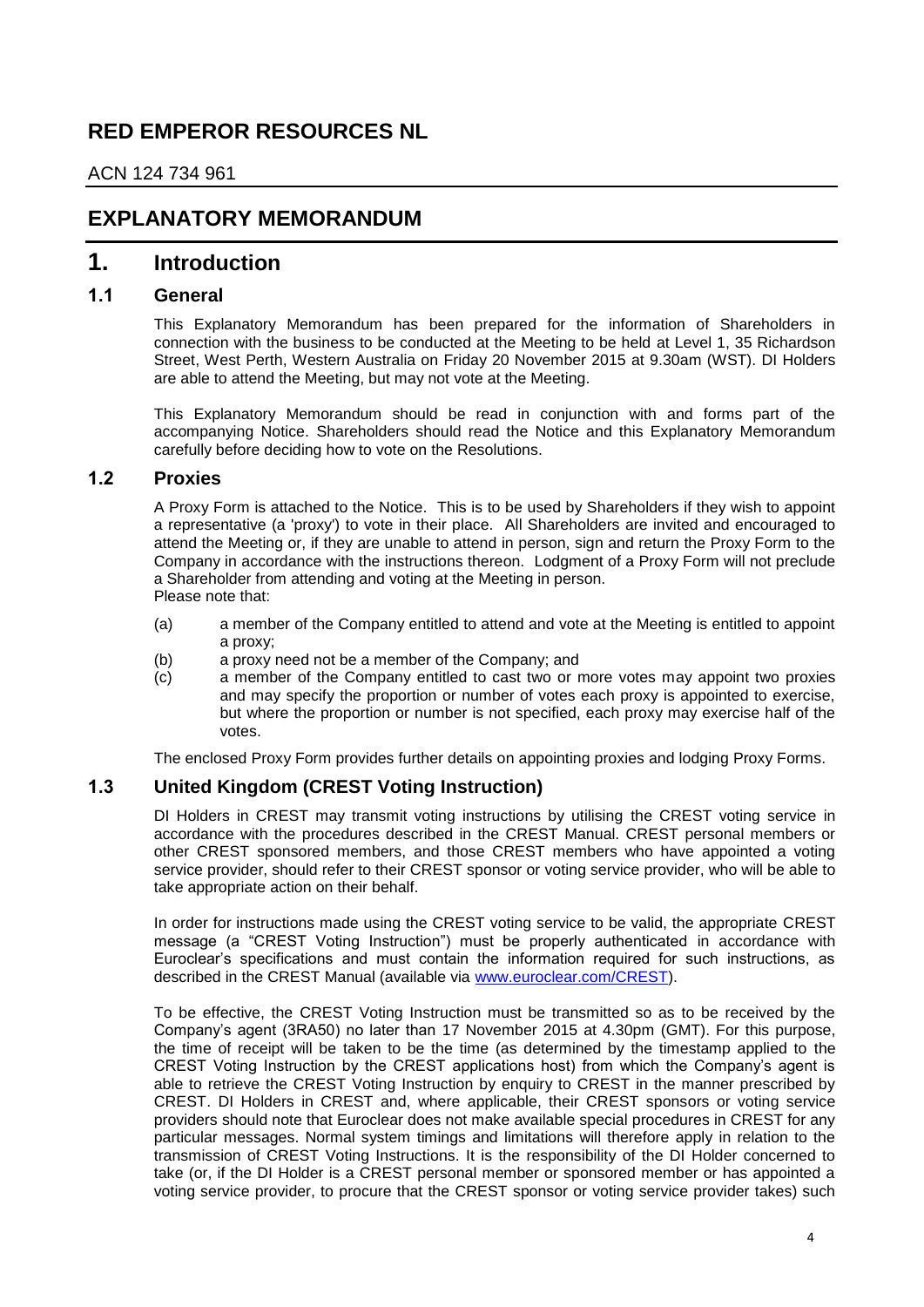action as shall be necessary to ensure that a CREST Voting Instruction is transmitted by means of the CREST voting service by any particular time.

In this connection, DI Holders and, where applicable, their CREST sponsors or voting service providers are referred, in particular, to those sections of the CREST Manual concerning practical limitations of the CREST system and timings.

#### <span id="page-5-0"></span>**1.4 United Kingdom (Form of Instruction)**

DI Holders are invited to attend the Meeting but are not entitled to vote at the Meeting. In order to have votes cast at the Meeting on their behalf, DI holders must complete, sign and return the Forms of Instruction forwarded to them along with the Notice to the Company's agent, Computershare UK, 17 November 2015 at 4.30pm (GMT).

#### **1.5 Annual Report**

Shareholders will be offered the opportunity to discuss the Annual Report at the Meeting. Copies of the report can be found on the Company's website [www.redemperorresources.com](http://www.wholenewhome.com.au/) or by contacting the Company on +61 8 9212 0102.

There is no requirement for Shareholders to approve the Annual Report.

Shareholders will be offered the following opportunities:

- (a) discuss the Annual Report for the financial year ended 30 June 2015;
- (b) ask questions or make comment on the management of the Company;
- (c) ask the auditor questions about the conduct of the audit and the preparation and content of the Auditor's Report.

In addition to taking questions at the Meeting, written questions to the Chairman about the management of the Company, or to the Company's auditor about:

- (a) the preparation and the content of the Auditor's Report;
- (b) the conduct of the audit;
- (c) accounting policies adopted by the Company in relation to the preparation of the financial statements; and
- (d) the independence of the auditor in relation to the conduct of the audit,

may be submitted no later than 5 business days before the Meeting to the Company Secretary at the Company's registered office.

# **2. Resolution 1 – Adoption of Remuneration Report**

The Corporations Act provides that the Company is required to put the Remuneration Report to the vote of Shareholders. The Directors' Report contains a Remuneration Report which sets out the remuneration policy for the Company and reports the remuneration arrangements in place for the executive and non-executive directors.

The Chairman will allow a reasonable opportunity for Shareholders as a whole to ask about, or make comments on the Remuneration Report.

The vote on Resolution 1 is advisory only and does not bind the Company or its directors. However, the Board will actively consider the outcome of the vote and comments made by Shareholders on the Remuneration Report when reviewing the Company's future remuneration policies and practices.

### **3. Resolution 2 – Re-election of Director – Mr Jason Bontempo**

Article 11.3 of the Constitution requires that one third of the Directors must retire at each annual general meeting.

Article 11.4 of the Constitution provides that a Director who retires under Article 11.3 is eligible for re-election.

Pursuant to these Articles, Mr Bontempo will retire by rotation and seek re-election.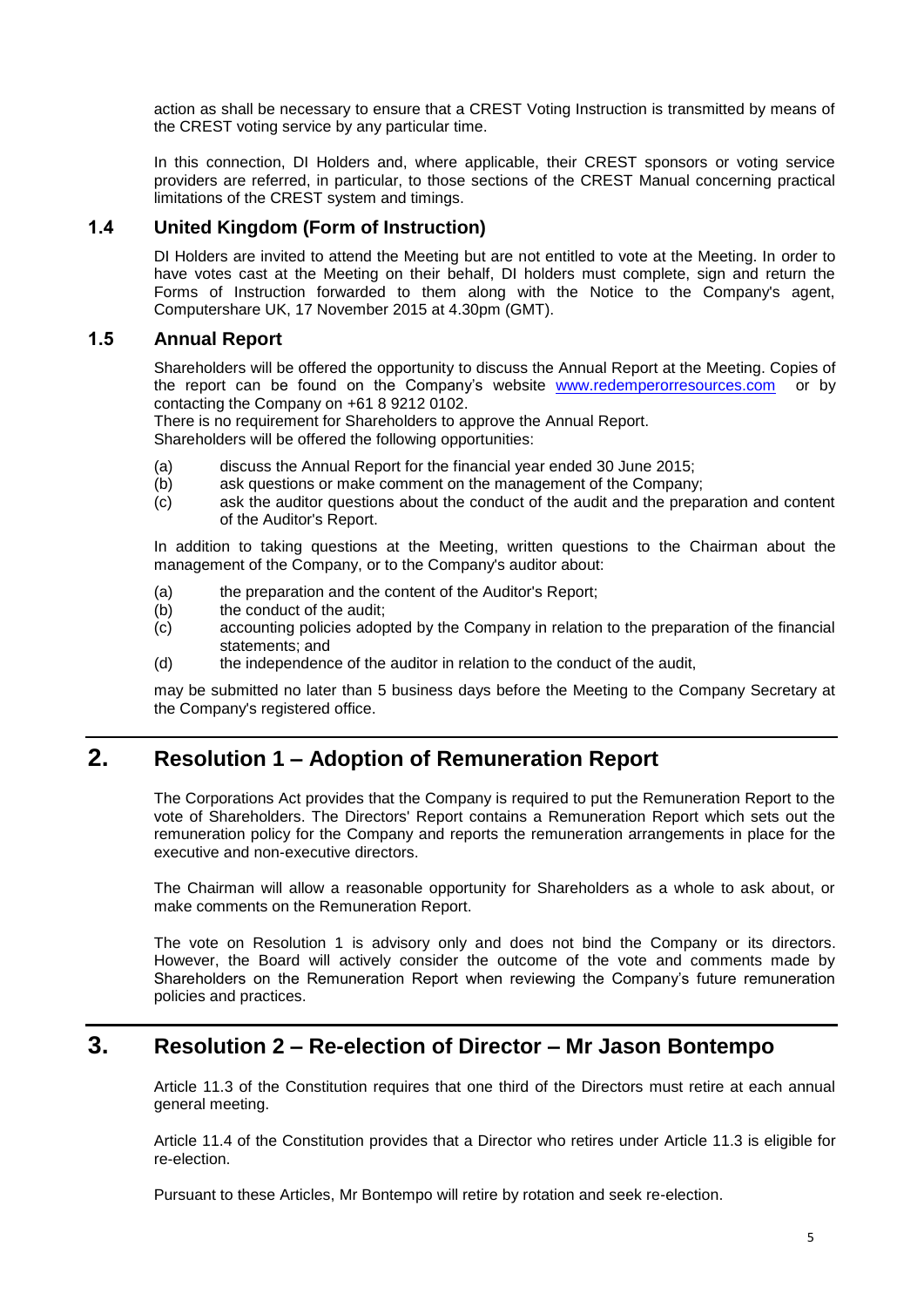Mr Bontempo has worked in investment banking and corporate advisory since qualifying as a Chartered Accountant with Ernst & Young in 1997. Mr Bontempo has worked for investment banks in Australia and the UK and has been closely involved with the advising and financing of companies in the resources industry specialising in asset sales and AIM | ASX listings. Mr Bontempo is also currently a director of Orca Energy Limited (ASX: OGY).

The Board (other than Mr Bontempo abstaining because of his interest in this Resolution) recommends that Shareholders vote FOR this Resolution.

# **4. Resolutions 3a and 3b – Ratification of July Placement Shares**

### **4.1 Background**

Resolutions 3a and 3b seek Shareholder ratification pursuant to Listing Rule 7.4 of the issue of the July Placement Shares to institutional and sophisticated investors in Australia and the United Kingdom in July 2015, consisting of 72,000,000 Shares (**July Placement Shares**) at an issue price of \$0.08 each to raise \$5,760,000 before costs (**July Placement**).

The 36,720,722 of the July Placement Shares were issued within the 15% capacity permitted under Listing Rule 7.1 and 35,279,278 of the July Placement Shares were issued within the additional 10% capacity permitted under Listing Rule 7.1A, without the need for Shareholder approval.

Listing Rule 7.4 sets out an exception to Listing Rule 7.1. It provides that where a company in general meeting ratifies the previous issue of securities made pursuant to Listing Rule 7.1 (and provided that the previous issue did not breach Listing Rule 7.1) those securities will be deemed to have been made with Shareholder approval for the purpose of Listing Rule 7.1.

The effect of Shareholders passing Resolutions 3a and 3b to ratify the issue of the July Placement Shares will be to restore the Company's ability to issue further capital to the maximum 15% limit during the next twelve (12) months.

### **4.2 Specific Information Required by Listing Rule 7.5**

For the purposes of Listing Rule 7.5 information regarding the issue of the July Placement Shares is provided as follows:

- (a) A total of 72,000,000 were issued pursuant to the July Placement:
	- (i) 36,720,722 of the July Placement Shares were issued within the 15% capacity permitted under Listing Rule 7.1; and
	- (ii) 35,279,278 of the July Placement Shares were issued within the additional 10% capacity permitted under Listing Rule 7.1A;
- (b) The Shares were issued at \$0.08 each.
- (c) The July Placement Shares comprise fully paid ordinary shares of the Company ranking equally with all other fully paid ordinary shares of the Company.
- (d) The July Placement Shares were issued to various institutional and sophisticated investors in Australia and the United Kingdom, none of who are related parties of the Company.
- (e) The funds raised from the issue of the July Placement Shares were used to fund exploration activities on the Company's Hawkeye-1 Project and to provide the Company with on-going working capital.
- (f) A voting exclusion statement is included in the Notice.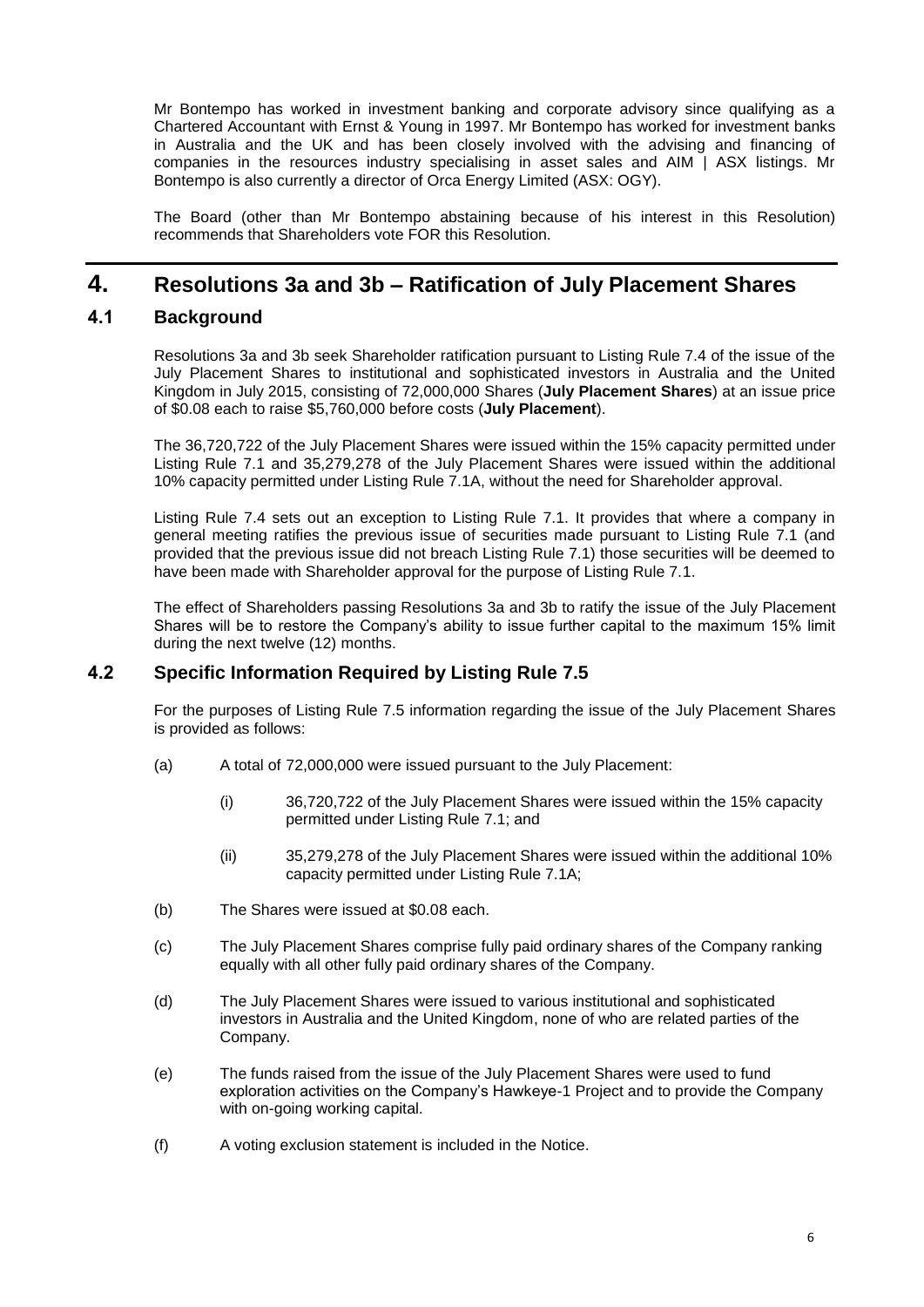### **5. Resolution 4 – Approval of 10% Additional Placement Capacity**

### <span id="page-7-0"></span>**5.1 General**

Resolution 4, if passed, would give the Company additional capacity to issue or agree to issue Equity Securities (up to 10% of the Company's total fully paid ordinary securities on a 12 month look back basis), in addition to the 15% permitted under Listing Rule 7.1, without further member approval (**Additional Placement Capacity**).

The information below provides more background on Listing Rule 7.1A and the disclosure required by Listing Rule 7.3A.

The Board considers it is in the Company's best interests to have the opportunity to take advantage of the flexibility to be able to issue additional securities provided under Listing Rule 7.1A. No decision has been made by the Board to undertake any issue of securities if Shareholders approve Resolution 4. The Board believes that Resolution 4 is in the best interests of the Company and unanimously recommend that Shareholders vote in favour of Resolution 4.

### **5.2 Description of Listing Rule 7.1A**

(a) Additional Placement Capacity

Under Listing Rule 7.1A, an eligible entity may seek approval from members by special resolution at its annual general meeting to have the Additional Placement Capacity.

If approved, the Additional Placement Capacity will allow the Company for a period of 12 months from the date of the Meeting to issue or agree to issue Equity Securities equal to 10% of the number of total fully paid ordinary securities on issue (on a 12 month look back basis) on a non-pro rata basis.

(b) Eligible entity

Under the Listing Rules, an "eligible entity" is an entity which, as at the date of the relevant resolution, is not included in the S&P/ASX300 Index and has a market capitalisation (excluding restricted securities and securities quoted on a deferred settlement basis) equal to or less than \$300 million. As at the date of this Notice, the Company has a market capitalisation of approximately \$9.4 million, so is an "eligible entity".

(c) Special resolution

The Additional Placement Capacity requires shareholder approval by way of a special resolution at an annual general meeting. This requires at least 75% of the votes to be cast in favour of the resolution by members entitled to vote on the resolution.

(d) Securities which may be issued under the Additional Placement Capacity

Under the Additional Placement Capacity, the Company must issue Equity Securities belonging to an existing quoted class of the Company's Equity Securities. As at the date of this Notice, the Company has on issue one class of quoted Equity Securities, being fully paid ordinary shares (ASX Code: RMP).

(e) Formula for calculating 10% Additional Placement Capacity

Listing Rule 7.1A.2 provides that eligible entities which have obtained shareholder approval at an annual general meeting may issue or agree to issue, during the 12 month period after the date of the annual general meeting, a number of Equity Securities calculated in accordance with the following formula:

$$
(A \times D) - E
$$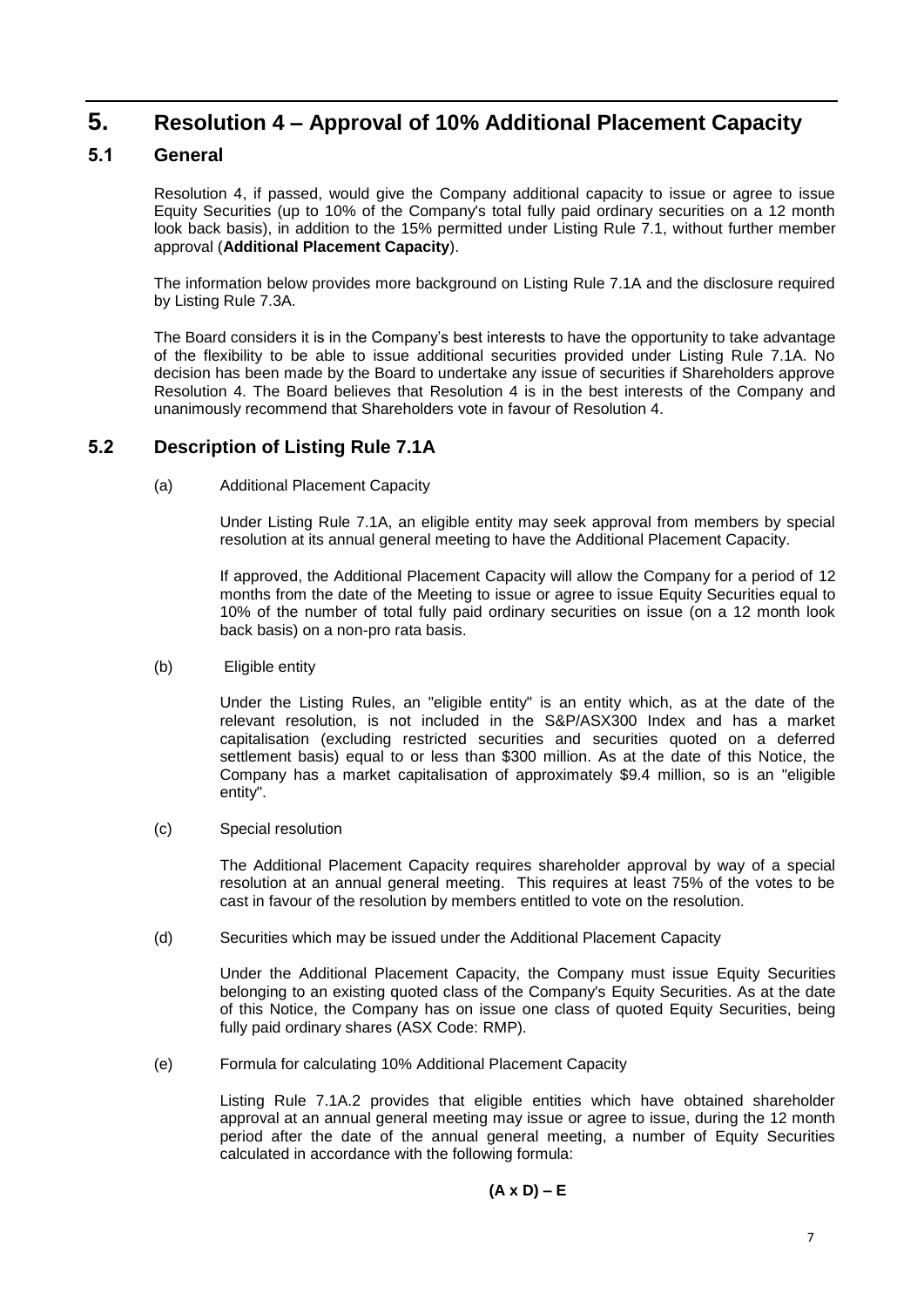#### Where:

- **A** is the number of Shares on issue 12 months before the date of issue or agreement:
	- (A) plus the number of fully paid ordinary securities issued in the 12 months under an exception in Listing Rule 7.2;
	- (B) plus the number of partly paid ordinary securities that became fully paid ordinary securities in the 12 months;
	- (C) plus the number of fully paid ordinary shares issued in the 12 months with approval of holders of shares under Listing Rule 7.1 and 7.4. This does not include an issue of fully paid ordinary shares under the entity's 15% placement capacity without shareholder approval,
	- (D) less the number of fully paid ordinary shares cancelled in the 12 months.

Note that A has the same meaning in Listing Rule 7.1 when calculating an entity's 15% placement capacity.

- **D** is 10%
- **E** is the number of Equity Securities issued or agreed to be issued under Listing Rule 7.1A.2 in the 12 months before the date of the issue or agreement to issue that are not issued with the approval of shareholders under Listing Rule 7.1 or 7.4.

The ability of an entity to issue Equity Securities under Listing Rule 7.1A is in addition to the entity's 15% placement capacity under Listing Rule 7.1.

(f) Minimum Issue Price

The issue price of each Equity Security issued under the Additional Placement Capacity must be no less than 75% of the VWAP for the securities in that class.

The VWAP is to be calculated over the 15 trading days on which trades of securities in that class were recorded immediately before:

- (i) the date on which the issue price is agreed for the securities under the Additional Placement Capacity; or
- (ii) if the securities are not issued under the Additional Placement Capacity within 5 trading days of the date in paragraph (i) above, the date on which the securities are issued.

<span id="page-8-0"></span>The Company will disclose this information when Equity Securities are issued under the Additional Placement Capacity.

(g) 10% Placement Period

Under Listing Rule 7.1A.1, the approval for the Additional Placement Capacity must be for a period (**Additional Placement Period**) commencing on the date of the Annual General Meeting and expiring on the earlier of:

- (i) the date that is 12 months after the date of the Annual General Meeting; or
- (ii) if the Company receives Shareholder approval for a proposed transaction under Listing Rule 11.1.2 (significant change to the nature or scale of activities) or Listing Rule 11.2 (disposal of main undertaking), the date of that approval.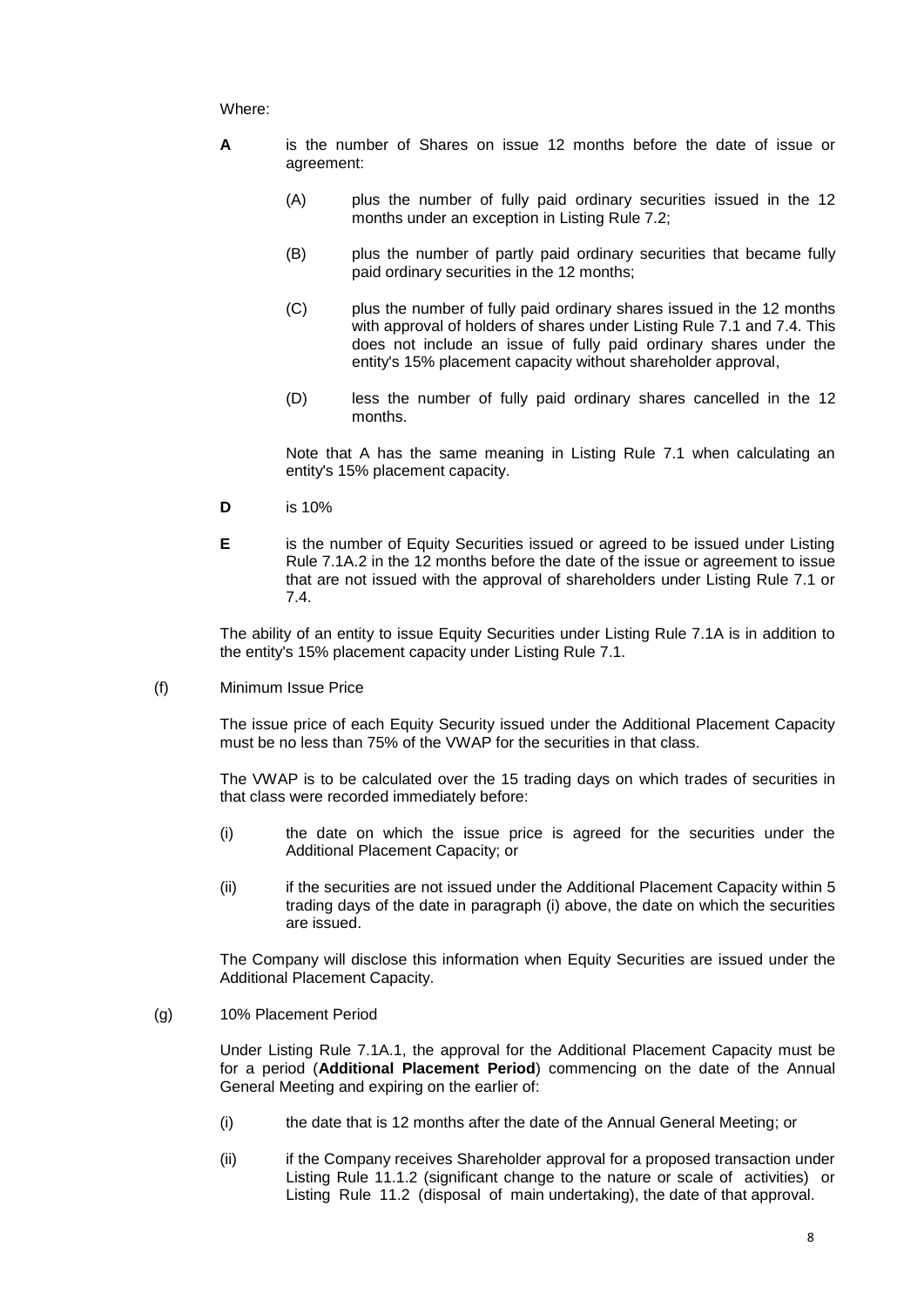The Company will only issue the Equity Securities during the Additional Placement Period. The approval under Resolution 4 for the issue of Equity Securities will cease to be valid in the event that members approve a transaction under Listing Rule 11.1.2 or Listing Rule 11.2.

(h) Dilution risks

If Equity Securities are issued under the Additional Placement Capacity, there is a risk of economic and voting dilution of existing Shareholders, including the following risks:

- (i) the market price for Equity Securities in the class of securities issued under the Additional Placement Capacity may be significantly lower on the issue date than on the date of the approval under Listing Rule 7.1A (that is, the date of the Meeting, if Resolution 4 is approved); and
- (ii) the Equity Securities may be issued under the Additional Placement Capacity at a discount to the market price for those Equity Securities on the issue date,

which may have an effect on the amount of funds raised by the issue of the Equity Securities.

The below table shows the dilution of existing Shareholders on the basis of the current market price of Shares and the current number of ordinary securities for variable "A" calculated in accordance with the formula in Listing Rule 7.1A.2 as at the date of this Notice.

The table also shows:

- (i) two examples where variable "A" has increased, by 50% and 100%. Variable "A" is based on the number of ordinary securities the Company has on issue. The number of ordinary securities on issue may increase as a result of issues of ordinary securities that do not require Shareholder approval (for example, a pro rata entitlement offer or securities issued under a takeover offer) or future specific placements under Listing Rule 7.1 that are approved at a future general meeting; and
- (ii) two examples of where the issue price of ordinary securities has decreased by 50% and increased by 100% as against the current market price.

| <b>Number of Shares</b><br>on Issue | <b>Issue Price</b><br>per Share | \$0.013<br>\$0.025<br><b>Current</b><br>50% decrease<br>issue price<br>in current<br>issue price |             | \$0.05<br>100%<br>increase in<br>current<br>issue price |  |  |
|-------------------------------------|---------------------------------|--------------------------------------------------------------------------------------------------|-------------|---------------------------------------------------------|--|--|
| 425,292,776                         | Shares issued                   | 42,529,278                                                                                       | 42,529,278  | 42,529,278                                              |  |  |
| (Current)                           | <b>Funds Raised</b>             | \$531,616                                                                                        | \$1,063,232 | \$2,126,464                                             |  |  |
| 637,939,164                         | Shares issued                   | 63,793,916                                                                                       | 63,793,916  | 63,793,916                                              |  |  |
| (50% increase)*                     | <b>Funds Raised</b>             | \$797,424                                                                                        | \$1,594,848 | \$3,189,696                                             |  |  |
| 850,585,552                         | Shares issued                   | 85,058,555                                                                                       | 85,058,555  | 85,058,555                                              |  |  |
| (100% increase)*                    | <b>Funds Raised</b>             | \$1,063,232                                                                                      | \$2,126,464 | \$4,252,928                                             |  |  |

The examples in the above table are based on the following assumptions: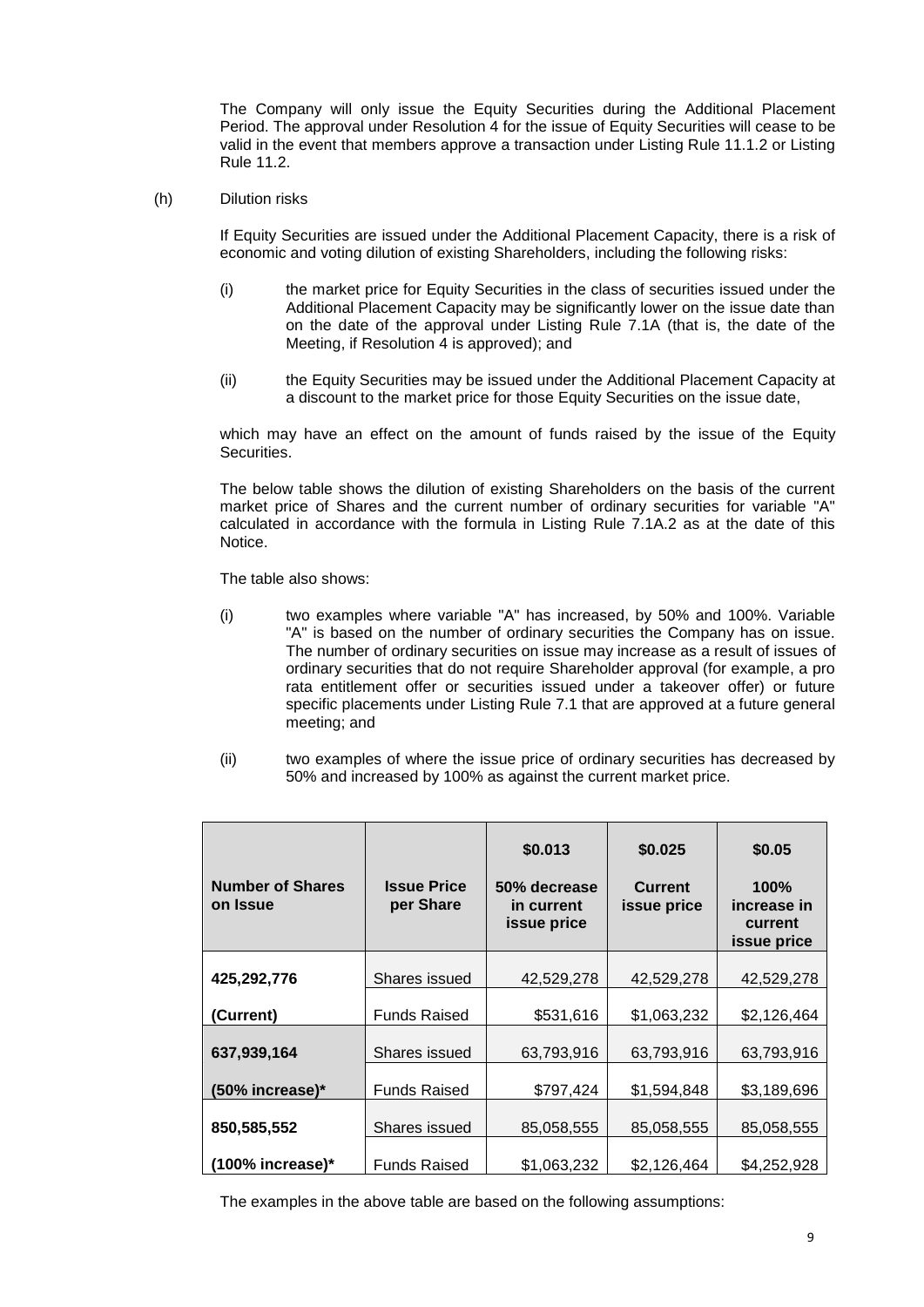- (i) The Company issues Shares for cash under the Additional Placement Capacity and no other types of quoted Equity Securities.
- (ii) The 10% voting dilution reflects the aggregate percentage dilution against the issued share capital at the time of issue. This is why the voting dilution is shown in each example as 10%.
- (iii) Other than as indicated in the table, the Company does not issue any additional Equity Securities during the Additional Placement Period.
- (iv) The table shows only the effect of issues of Shares under Listing Rule 7.1A, not under the existing 15% placement capacity under Listing Rule 7.1.
- (v) The table does not show an example of dilution that may be caused to a particular Shareholder based on that Shareholder's holding at the date of the Meeting.
- (vi) No Options are exercised during the Additional Placement Period and before the date of the issue of the Equity Securities.
- (vii) The issue price is \$0.025, being the closing share price of the Shares on ASX on 9 October 2015.
- (i) For what purpose will the Company issue Equity Securities?

The Company may issue Equity Securities under the Additional Placement Capacity for the following purposes:

- (i) to provide non-cash consideration for new asset purchases or investments; or
- (ii) to raise cash to fund:
	- (A) general working capital expenses;
	- (B) exploration activities associated with its current projects;
	- (C) repayment of debt; or
	- (D) the acquisition of new assets and investments (including any expenses associated with such an acquisition).

The Company will comply with the disclosure ASX Listing Rules 7.1A.4 and 3.10.5A on issue of any Equity Securities issued pursuant to the approval sought by Resolution 4. If Equity Securities are issued for non-cash consideration, the Company will at the time of issue of the Equity Securities provide a valuation of the non-cash consideration that demonstrates that the issue price of the securities are at or above the minimum issue price, in accordance with the Note to ASX Listing Rule 7.1A.3. The Company intends to maintain the ability to issue securities under ASX Listing Rule 7.1A for non-cash consideration.

(j) What is the allocation policy?

The Company's allocation policy and the identity of the allottees of Equity Securities issued under the Additional Placement Capacity will be determined on a case-by-case basis at the time of issue and in the Company's discretion.

No decision has been made in relation to an issue of Equity Securities under the Additional Placement Capacity, including whether the Company will engage with new investors or existing Shareholders, and if so the identities of any such persons.

However, when determining of the allocation policy and the identity of the allottees, the Company will have regard to the following considerations: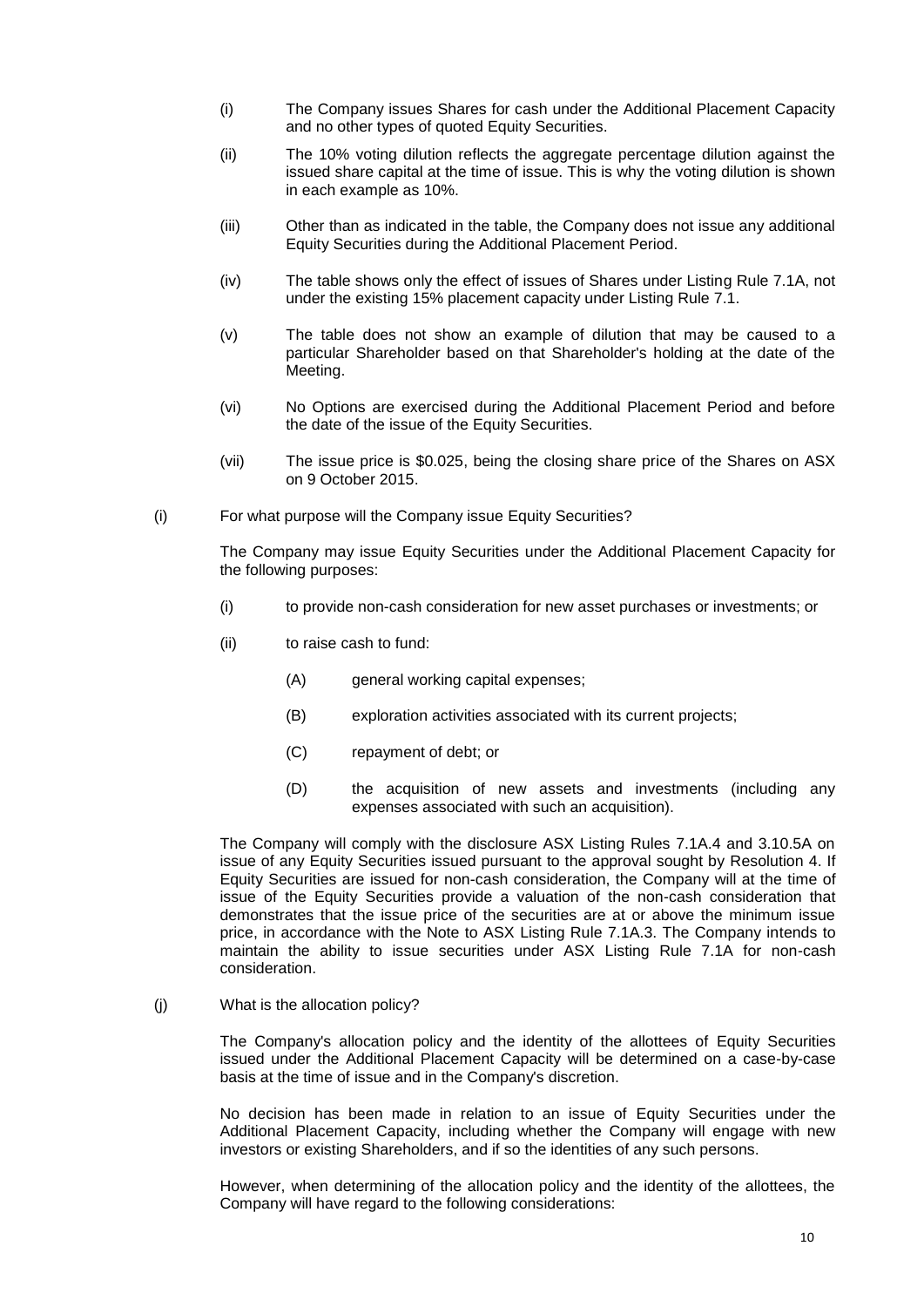- (i) the purpose for the issue of the Equity Securities;
- (ii) the financial situation and solvency of the Company;
- (iii) impacts of the placement on control;
- (iv) other methods of raising capital; and
- (v) advice from corporate, financial and broking advisers (if applicable).

Allottees may include existing Shareholders or new investors, but not persons who are related parties or associates of related parties of the Company. If the issue is made in connection with the acquisition of assets, the allottees may be the sellers of those assets.

(k) Details of approvals under Listing Rule 7.1A previously obtained by the Company

The Company has previously obtained Shareholder approval under Listing Rule 7.1A.

Since the 2014 Annual General Meeting the Company has issued a total of 159,058,555 Shares and 8,820,000 Options representing approximately 60.4% of the total number of equity securities on issue 12 months prior to the date of the 2015 Annual General Meeting, details of which are as follows:

| Date of<br><b>Issue</b> | Number of<br><b>Securities</b> | <b>Class</b>                                             | <b>Issue Price or</b><br>Valuation                                                         | <b>Discount to Market price</b>                                                                       | Total<br>Consideration | Allottee / Basis of<br>allotment                                                                                                                                                                  |
|-------------------------|--------------------------------|----------------------------------------------------------|--------------------------------------------------------------------------------------------|-------------------------------------------------------------------------------------------------------|------------------------|---------------------------------------------------------------------------------------------------------------------------------------------------------------------------------------------------|
| 2 March<br>2015         | 66,558,555                     | Shares                                                   | \$0.032                                                                                    | 26% discount to the closing<br>price on 27 February 2015,<br>being the date before the issue<br>date. | \$2,129,874            | Various Australian and UK<br>institutional and<br>sophisticated investors.<br>These funds were used for<br>exploration works associated<br>with the SC55 project and<br>capital raising expenses. |
| 2 March<br>2015         | 20,000,000                     | Shares                                                   | Deemed issue price of<br>\$0.042                                                           | 0% - Deemed issued price being<br>the closing price on the date of<br>the relevant agreements.        | Non cash               | Shares issued to corporate<br>advisors as consideration for<br>promotional services.                                                                                                              |
| 5 May<br>2015           | 4,500,000                      | <b>Unlisted Options</b><br>\$0.055, 31<br>December 2017) | Option valuation using<br><b>Black-Scholes was</b><br>\$0.0145 per option for<br>\$65,227. | N/A                                                                                                   | Non cash               | Issued as incentive options<br>to directors and consultants.                                                                                                                                      |
| 5 May<br>2015           | 500,000                        | Shares                                                   | Deemed issue price of<br>\$0.042                                                           | 0% - Deemed issue price being<br>the closing price on the date of<br>the relevant agreement.          | Non cash               | Shares issued as<br>consideration for promotional<br>services.                                                                                                                                    |
| 2 July<br>2015          | 4,320,000                      | <b>Unlisted Options</b><br>(\$0.08, 2 July<br>2018)      | Option Pricing using<br><b>Black-Scholes was</b><br>\$0.0493 per option for<br>\$212,863.  | N/A                                                                                                   | Non cash               | Issued to corporate advisors<br>for capital raising fees<br>associated with the July<br>Placement.                                                                                                |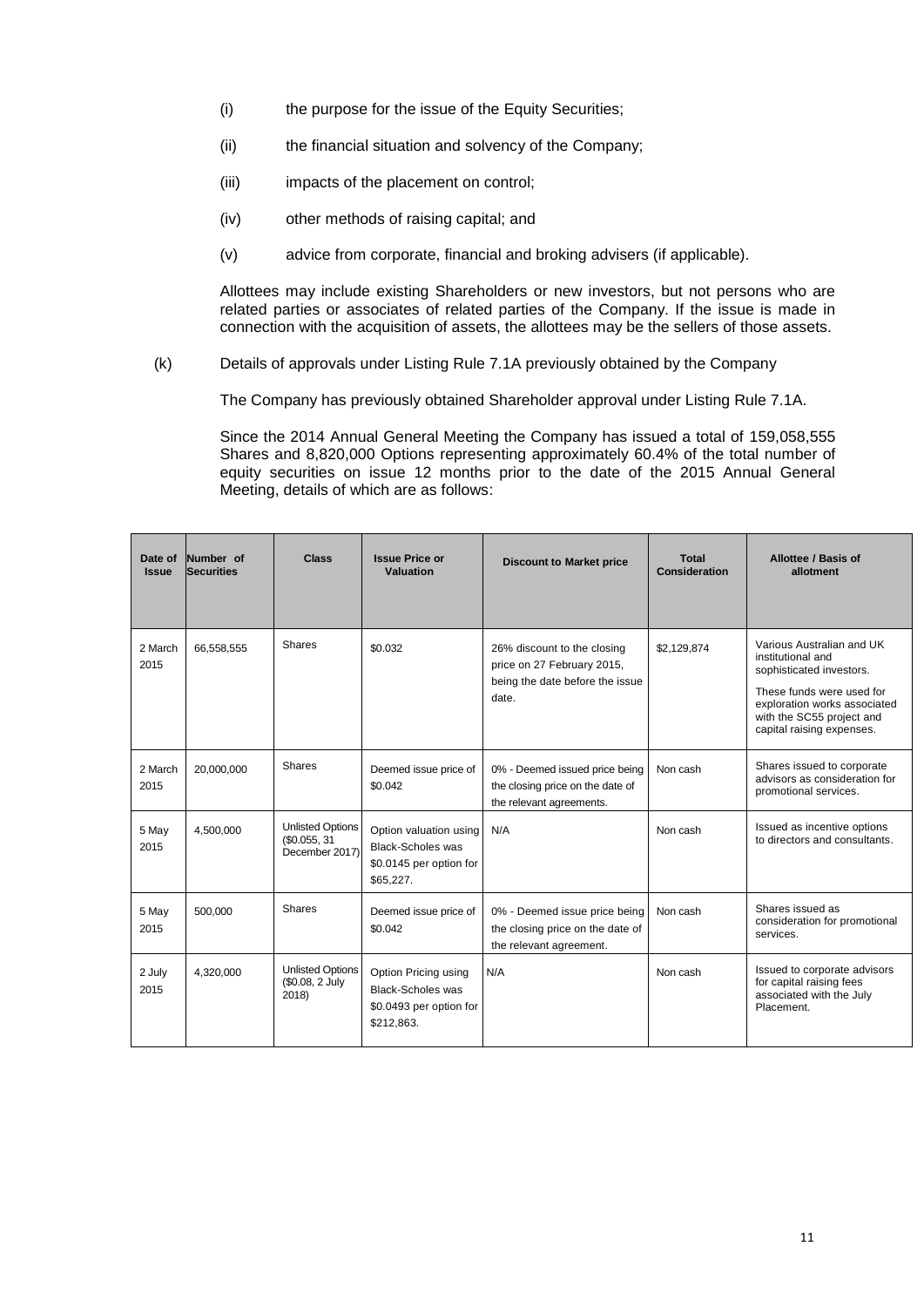| 2 July<br>2015 | 72,000,000 | Shares | \$0.08 | 12.75% discount to 15 day<br>VWAP at 25 June 2015 was<br>\$0.0921 | \$5,760,000 | Various Australian and UK<br>institutional and<br>sophisticated investors.<br>Approximately \$2,300,000 of<br>these funds have been used<br>by the Company for SC55<br>exploration works, capital<br>raising expenses and<br>working capital.<br>The remaining funds (of<br>approximately \$3.5m) will be<br>allocated to ongoing costs<br>associated with SC55<br>exploration works, the<br>assessment and/or<br>acquisition of any new<br>interests or projects and<br>working capital. |
|----------------|------------|--------|--------|-------------------------------------------------------------------|-------------|-------------------------------------------------------------------------------------------------------------------------------------------------------------------------------------------------------------------------------------------------------------------------------------------------------------------------------------------------------------------------------------------------------------------------------------------------------------------------------------------|

- (l) In the 12 months preceding the date of this Notice of Meeting the Company has received total cash consideration of approximately \$7.89m (as set out in the table above). The Company has used approximately \$4.43m of this consideration to fund exploration programmes related to the SC55 transaction, expenses of the various placements and working capital.
- (m) A voting exclusion statement is included in the Notice. At the date of the Notice, the Company has not approached any particular existing Shareholder or security holder or an identifiable class of existing security holder to participate in the issue of the Equity Securities. No existing Shareholder's votes will therefore be excluded under the voting exclusion in the Notice.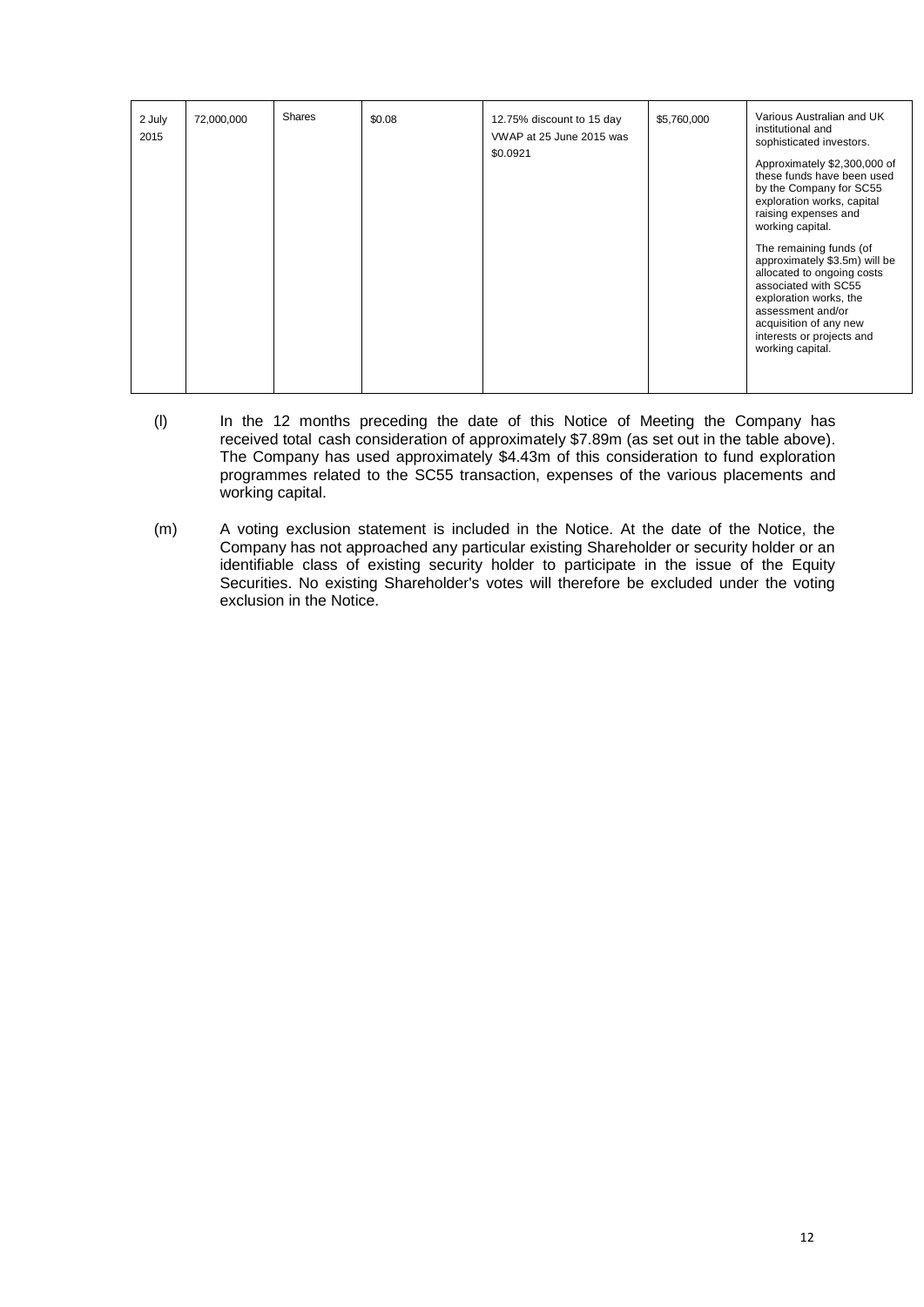# **Schedule 1 - Definitions**

**10% Additional Placement Capacity** has the meaning in Section [5.1.](#page-7-0)

**10% Placement Period** has the meaning in Section [5.2\(g\).](#page-8-0)

**Annual Report** means the Directors' Report, the Financial Report and Auditor's Report in respect to the financial year ended 30 June 2015.

**Article** means an article of the Constitution.

**ASIC** means Australian Securities and Investments Commission.

**ASX** means ASX Limited (ACN 008 624 691) and, where the context permits, the Australian Securities Exchange operated by ASX.

**Auditor's Report** means the auditor's report on the Financial Report.

**Board** means the board of Directors.

**Chairman** means the chairman of the Meeting.

**Closely Related Party** has the meaning in section 9 of the Corporations Act.

**Company** means Red Emperor Resources NL ACN 124 734 961.

**Constitution** means the constitution of the Company.

**Corporations Act** means the Corporations Act 2001 (Cth).

**Director** means a director of the Company.

**Directors' Report** means the annual directors' report prepared under Chapter 2M of the Corporations Act for the Company and its controlled entities.

**DI Holder** means a DI holder.

**DI** means a depository interest representing a Share listed (or to be listed) on the AIM Market of the London Stock Exchange.

**Equity Securities** has the same meaning as in the Listing Rules.

**Explanatory Memorandum** means the explanatory memorandum attached to the Notice.

**Financial Report** means the annual financial report prepared under Chapter 2M of the Corporations Act of the Company and its controlled entities.

**Key Management Personnel** means a person having authority and responsibility for planning, directing and controlling the activities of the Company, directly or indirectly, including any Director (whether executive or otherwise) of the Company.

**Listing Rules** means the listing rules of ASX.

**Meeting** has the meaning in the introductory paragraph of the Notice.

**Notice** means this notice of meeting.

**Option** means an option which entitles the holder to subscribe for one Share.

**Proxy Form** means the proxy form attached to the Notice.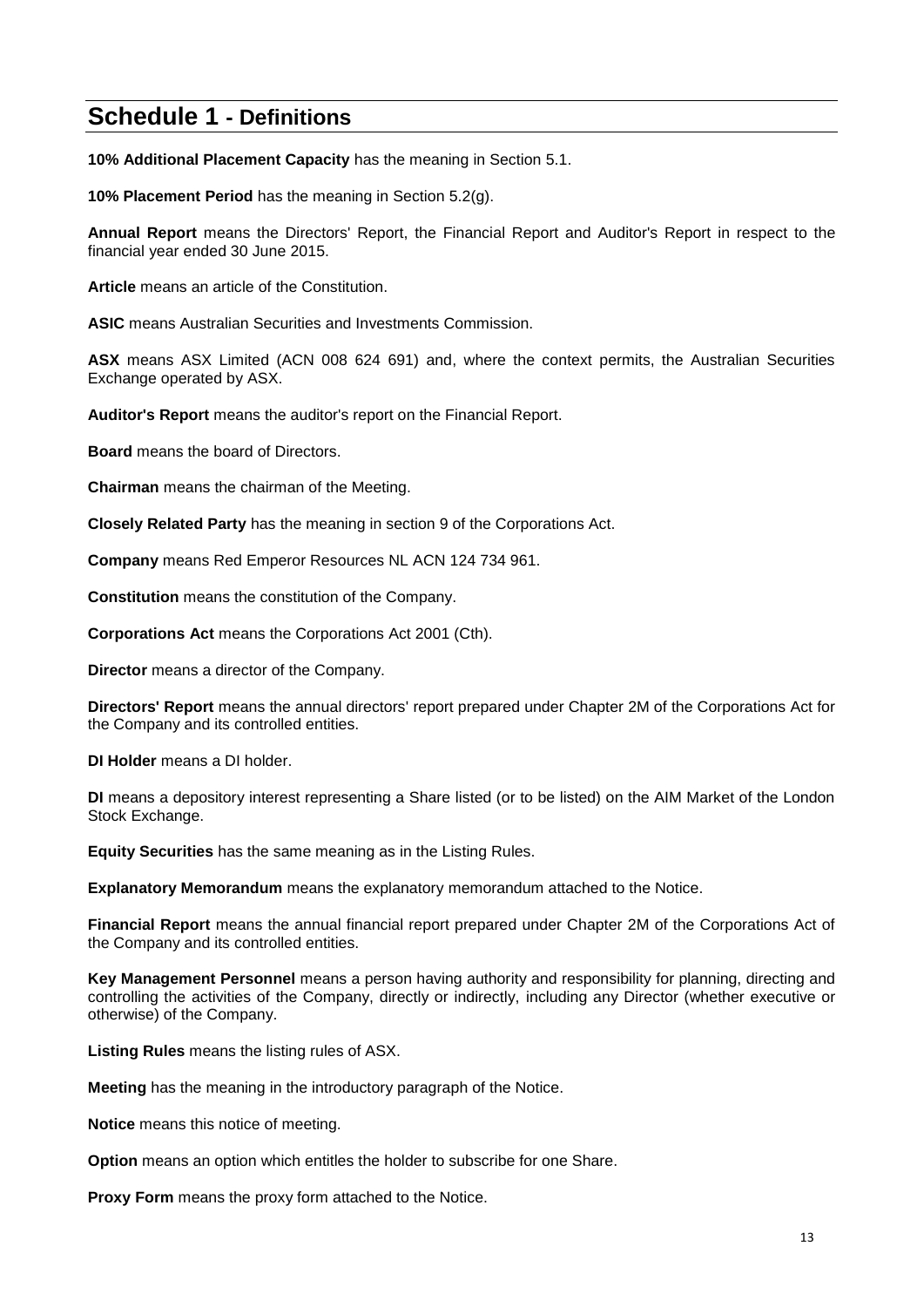**Remuneration Report** means the remuneration report of the Company contained in the Directors' Report. **Resolution** means a resolution contained in this Notice. **Schedule** means a schedule to this Notice. **Section** means a section contained in this Explanatory Memorandum. **Share** means a fully paid ordinary share in the capital of the Company. **Shareholder** means a shareholder of the Company. **Trading Day** means a day determined by ASX to be a trading day in accordance with the Listing Rules.

**VWAP** means volume weighted average price.

**WST** means Western Standard Time, being the time in Perth, Western Australia.

In this Notice, words importing the singular include the plural and vice versa.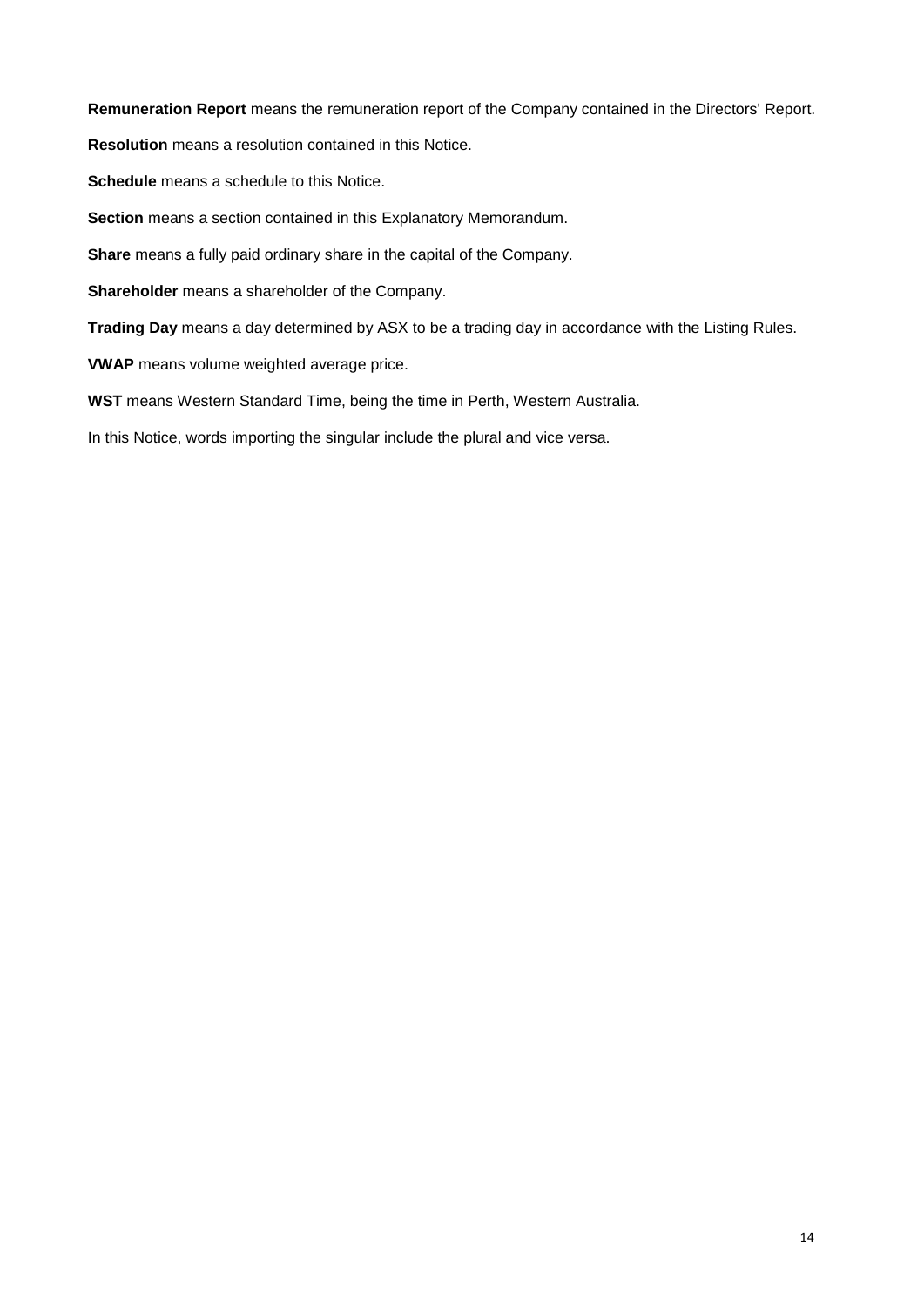### **RED EMPEROR RESOURCES NL** ACN 124 734 961 **PROXY FORM**

#### *Step 1 – Appoint a Proxy to Vote on Your Behalf*

I/We beings member(s) of RED EMPEROR RESOURCES NL hereby appoint:

#### **The Chairman of the Meeting (mark box)**

**OR** If you are **NOT appointing the Chairman of the Meeting** as your proxy, please write the name of the person or body corporate you are appointing as your proxy

or failing the individual or body corporate named, or if no individual or body corporate is named, the Chairman of the Meeting, as my/our proxy to act generally at the Meeting on my/our behalf and to vote in accordance with the following directions (or if no directions have been given, and to the extent permitted by law, as the proxy sees fit) at the General Meeting of the Company to be held at Level 1, 35 Richardson Street, West Perth, Western Australia on Friday 20 November 2015 at 9.30am (WST) and at any adjournment or postponement of that Meeting.

**Chairman authorised to exercise undirected proxies on remuneration related resolutions**: Where I/we have appointed the Chairman of the Meeting as my/our proxy (or the Chairman becomes my/our proxy by default), I/we expressly authorise the Chairman to exercise my/our proxy on Resolution 1 (except where I/we have indicated a different voting intention below) even though Resolution 1 is connected directly or indirectly with the remuneration of a member of Key Management Personnel, which includes the Chairman.

**Important Note:** If the Chairman of the Meeting is (or becomes) your proxy you can direct the Chairman to vote for or against or abstain from voting on Resolution 1 by marking the appropriate box in step 2 below.

**The Chairman of the Meeting intends to vote undirected proxies in favour of each item of business.** In exceptional circumstances, the Chairman of the Meeting may change his/her voting intention on any resolution, in which case an ASX announcement will be made.

#### *Step 2 – Instructions as to Voting on Resolutions*

PLEASE NOTE: If you mark the Abstain box for an item, you are directing your proxy not to yote on your behalf on a show of hands or a poll and your votes will not be counted in computing the required majority. **FOR AGAINST ABSTAIN**

|                     |                                               | гvл | AUAINJ I |  | <b>ADJIAIN</b> |
|---------------------|-----------------------------------------------|-----|----------|--|----------------|
| <b>Resolution 1</b> | Adoption of Remuneration Report               |     |          |  |                |
| <b>Resolution 2</b> | Re-election of Director - Mr Jason Bontempo   |     |          |  |                |
| Resolution 3a       | Ratification of July Placement Shares         |     |          |  |                |
| Resolution 3b       | Ratification of July Placement Shares         |     |          |  |                |
| <b>Resolution 4</b> | Approval of 10% Additional Placement Capacity |     |          |  |                |

#### *Step 3 – Sign*

#### **Authorised signature/s**

This section *must* be signed in accordance with the instructions below to enable your voting instructions to be implemented.

| Individual or Shareholder 1              | Shareholder 2                    | Shareholder 3              |
|------------------------------------------|----------------------------------|----------------------------|
|                                          |                                  |                            |
| Sole Director and Sole Company Secretary | <b>Director</b>                  | Director/Company Secretary |
| <b>Contact Name</b>                      | <b>Contact Daytime Telephone</b> | Date                       |